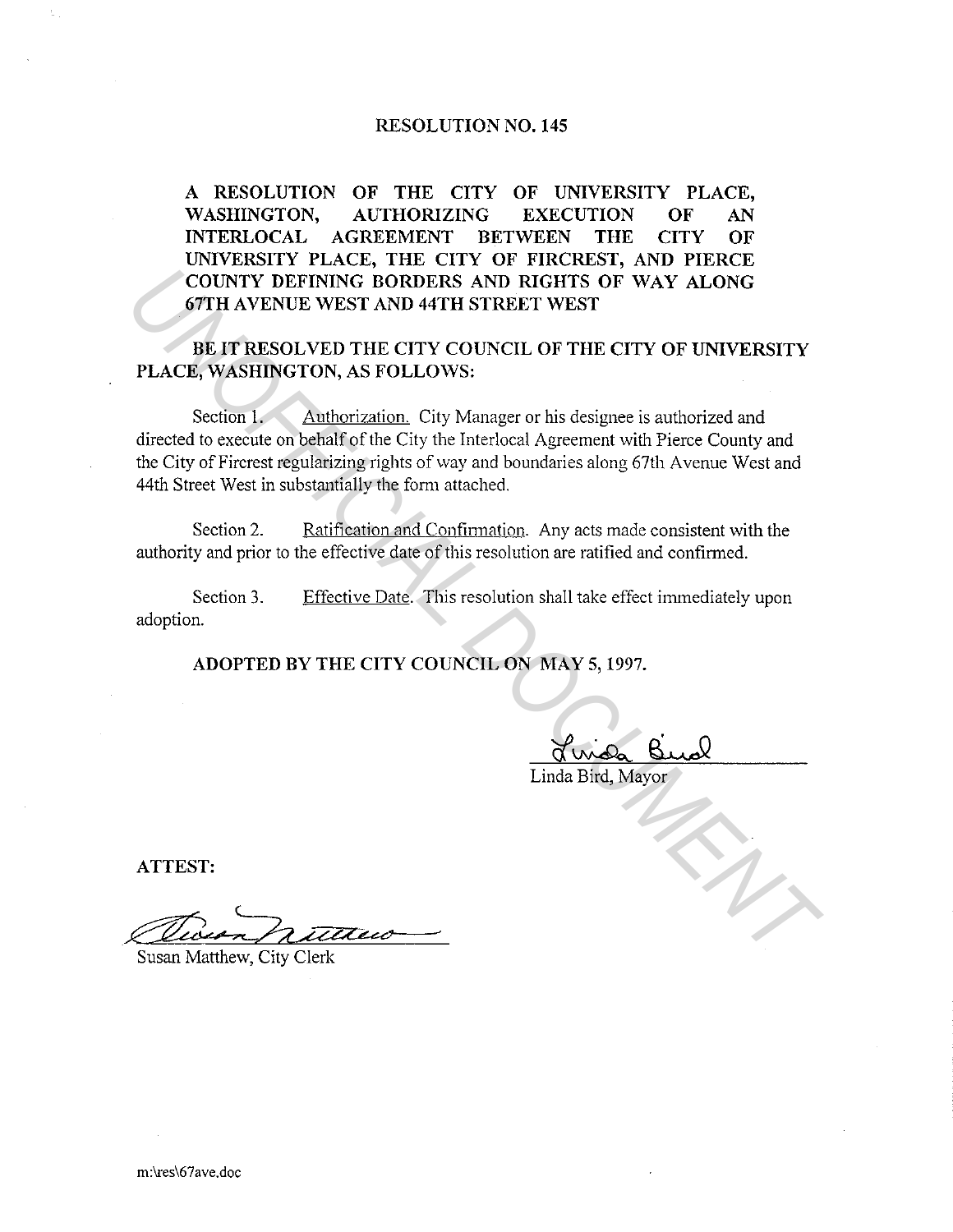Interlocal Agreement Among Pierce County and the Cities of Fircrest and University Place to Remove Unincorporated Islands of Public Right of Way along Portions of 67th Avenue West and 44th Street West Lying Between the Cities of Fircrest and University Place by Amending the Municipal Borders of the Cities of University Place and Fircrest to Include Such Right of Way Within the City of University Place's Municipal Borders

WHEREAS, RCW 35.02.170 requires that boundaries of a newly incorporated city or town shall not include a portion of the right of way of any public street, road or highway except where the boundary runs from one edge of the right of way to the other edge of the right of way; and

WHEREAS, upon incorporation of the City of University Place, the Boundary Review Board of the State of Washington for Pierce County established that the eastern border of the City along 67th Avenue West between 19th Street South and 44th Street West should be at the western edge of the 67th Avenue West right of way; and

WHEREAS, upon incorporation of the City of University Place, the Boundary Review Board of the State of Washington for Pierce County established that a portion of the southeasterly border of the City should be the southerly edge of the public right of way along 44th Street West running between 67th Avenue West and Alameda Avenue; and **Example the City solution of the Authority Week and Hirdustary Precise of the Cites of Ficterst and University Place<br>
by Amendmandt Borders<br>
US Amendmandt Borders<br>
US Amendmandt Right of Way<br>
US Amendmandt Incide Such Rig** 

WHEREAS, the City of Fircrest has previously established its municipal border along portions of67th Avenue West and 44th Street West to the centerline of the right of way; and

WHEREAS, portions of both 67th Avenue West and 44th Street West are presently unincorporated islands of public right of way belonging to Pierce County which lie between two cities; and

WHEREAS, RCW 35A.2!.210 provides that the governing bodies of a county and any code city located therein may by agreement revise any part of the corporate boundary of the city which coincides with the centerline, edge, or any portion of a public street, road or highway right of way by substituting therefor a right of way line of the same public street, road or highway so as fully to include or fully to exclude that segment of the public street, road or highway from the corporate limits of the city; and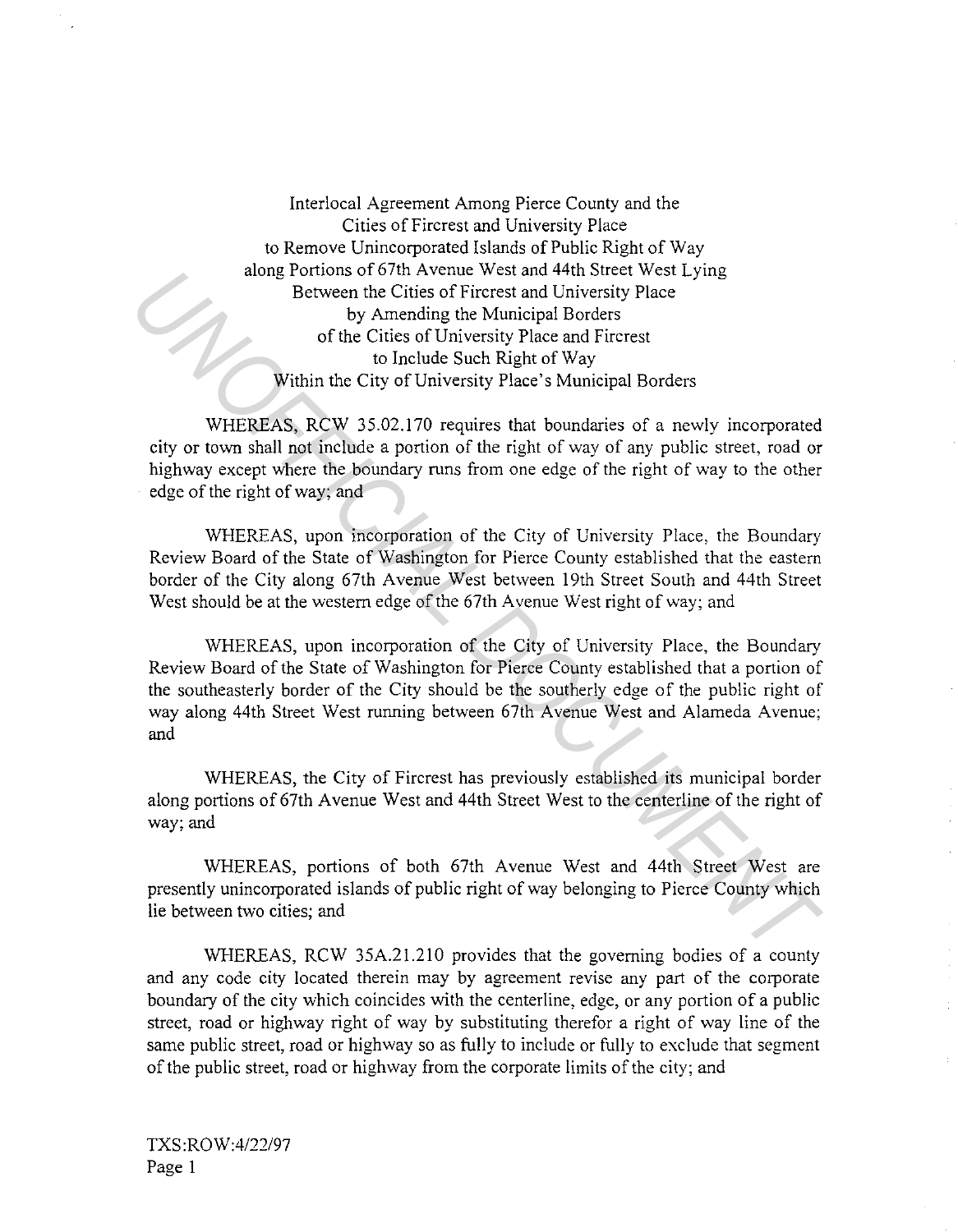WHEREAS, it is burdensome and inefficient for both Pierce County and the City of Fircrest to have to provide public safety, public works, traffic engineering and other services to only portions of a right of way when the remainder of the right of way is owned and served by another governmental entity; and

WHEREAS, Pierce County and the Cities of Fircrest and University Place all agree that it is logical for one governmental entity to provide services to the 67th Avenue West and 44th Street West right of ways; and

WHEREAS, the City of University Place is willing to assume responsibility for providing services to the entire 67th Avenue West right of way lying between 19th Street South and 44th Street West and to the entire 44th Street West right of way extending between 67th Avenue West and Alameda Avenue; and

WHEREAS, Pierce County and the Cities of Fircrest and University Place agree that the public health and welfare of its citizenry is best served by transferring to the City of University Place the above described public rights of way; and

WHEREAS, the parties are authorized by interlocal agreement to regularize their borders so that the entire width of a right of way will be located within the corporate borders of a single governmental entity;

NOW, THEREFORE, the parties to this Interlocal Agreement agree as follows:

Section 1. Parties. The parties to this agreement are Pierce County ("County"), the City of Fircrest ("Fircrest"), and the City of University Place ("University Place").

Section 2. Adjustment of Corporate Borders Along 67th Avenue West. The County, Fircrest and University Place agree that the corporate borders of University Place shall be adjusted to include the entire 67th Avenue West right of way situated between the southerly edge of the 19th Street South right of way and the southerly edge of the 44th Street West right of way. age and its logacat of total governmental entity to provide satures on the oral recent<br>West and 44th Street West right of ways; and<br>WHEREAS, the City of University Place is willing to assume responsibility for<br>providing se

Section 3. Adjustment of Corporate Borders Along 44th Street West. The County, Fircrest and University Place agree that the corporate borders of University Place shall be adjusted to include the entire width of the 44th Street West right of way situated between the easterly edge of the 67th Avenue West right of way and the easterly edge of the Alameda Avenue right of way.

Section 4. Establishing the New corporate Borders for the City of University Place. On the effective date of this agreement, the new corporate borders of University Place shall be:

(INSERT LEGAL DESCRIPTION--To Be Provided by City of University Place) TXS:ROW:4/22/97 Page 2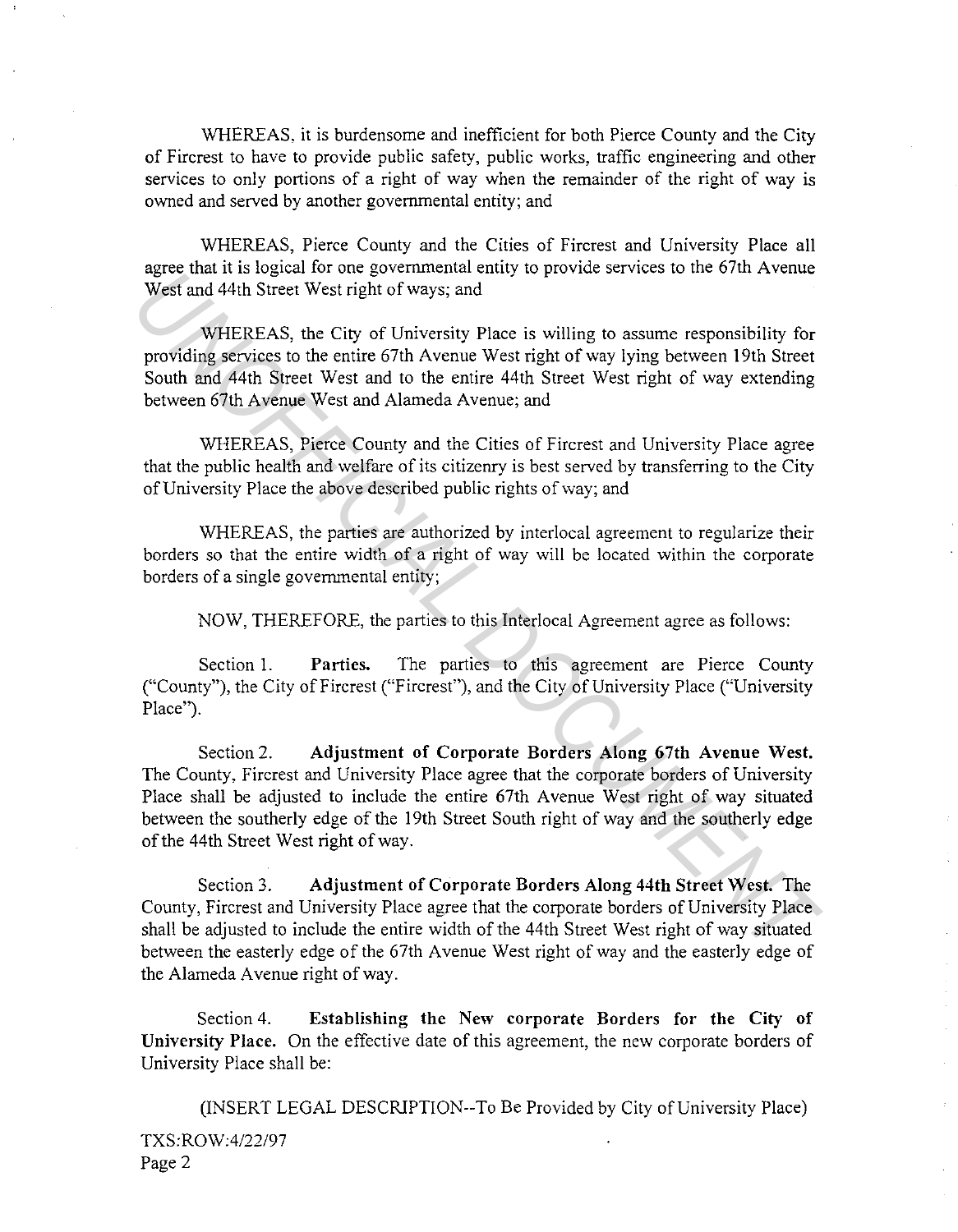Section 5. **Effective Date.** This Interlocal Agreement shall become effective at 12:01 AM on the thirtieth day after ratification of this Interlocal Agreement by the last of the parties to ratify it.

Section 6. **Filing.** the City Clerk for University Place shall file a certified copy of this Interlocal Agreement with the Pierce County Auditor and the Clerk of the Washington State Boundary Review Board after ratification by the parties.

## PIERCE COUNTY EXECUTIVE

| By: Patrick Comfort, City Attorney                                                                                                                                 | Date                                                            |
|--------------------------------------------------------------------------------------------------------------------------------------------------------------------|-----------------------------------------------------------------|
| Approved for Entry:                                                                                                                                                |                                                                 |
| By: Dennis R. Richards, City Manager                                                                                                                               | Date                                                            |
|                                                                                                                                                                    |                                                                 |
| <b>CITY OF FIRCREST</b>                                                                                                                                            |                                                                 |
| By: Keith Black, Chief Civil Deputy                                                                                                                                | Date                                                            |
| JOHN LADENBURG,<br>PIERCE COUNTY PROSECUTING ATTORNEY                                                                                                              |                                                                 |
| Approved for Entry:                                                                                                                                                |                                                                 |
| By: Doug Sutherland, County Executive                                                                                                                              | Date                                                            |
| PIERCE COUNTY EXECUTIVE                                                                                                                                            |                                                                 |
| Agreement dated this _____ day of _________, 1997.                                                                                                                 |                                                                 |
| Section 7.<br>ordinances pursuant to RCW 35A.21.210 (2) and any other necessary contract documents<br>to carry out the purposes of this Interlocal Agreement.      | Subsequent Actions. The parties agree to enact all resolutions, |
| copy of this interfocal Agreement with the Pierce County Auditor and the Clerk of the<br>Washington State Boundary Review Board after ratification by the parties. |                                                                 |